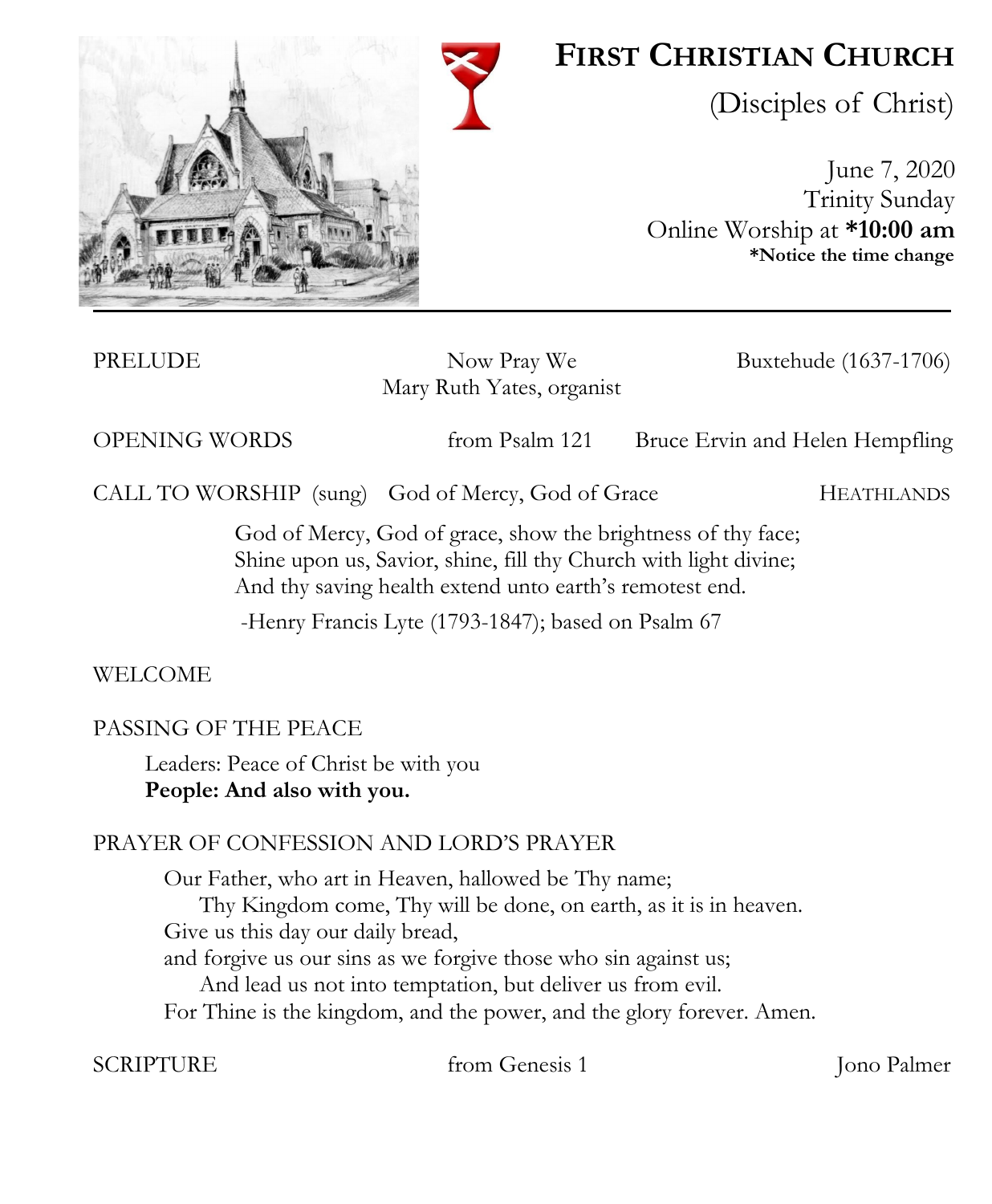| 1 For the beauty of the earth,      | 3 For the joy of ear and eye,        |
|-------------------------------------|--------------------------------------|
| for the glory of the skies,         | for the heart and mind's delight,    |
| for the love which from our birth   | for the mystic harmony               |
| fver and around us lies:            | linking sense to sound and sight:    |
| Lord of all, to thee we raise       | Lord of all, to thee we raise        |
| this our hymn of grateful praise.   | this our hymn of grateful praise.    |
| 2 For the beauty of each hour       | 4 For the joy of human love,         |
| of the day and of the night,        | brother, sister, parent, child,      |
| hill and vale, and tree and flow'r, | friends on earth, and friends above; |
| sun and moon, and stars of light:   | for all gentle thoughts and mild:    |
| Lord of all, to thee we raise       | Lord of all, to thee we raise        |

-Folliot S. Pierpoint, 1864

#### HOMILY A Creative Grace Bruce Ervin

#### INVITATION TO GIVING **Pentecost** Special Offering

*You are invited to offer your gift in person or by mail (see back page). The method of giving does not matter. It's the mission that makes a difference!*

Response of Praise Doxology

Prayer of Dedication for the Offering

this our hymn of grateful praise.

# THE LORD'S SUPPER

Invitation to the Table

Words of Institution and Prayer of Consecration for the Bread and Cup

Sharing of the Bread and Cup *(unison)* 

*Please hold the communion elements in your hands during the communion anthem. We will partake of them in unison following the anthem.*

this our hymn of grateful praise.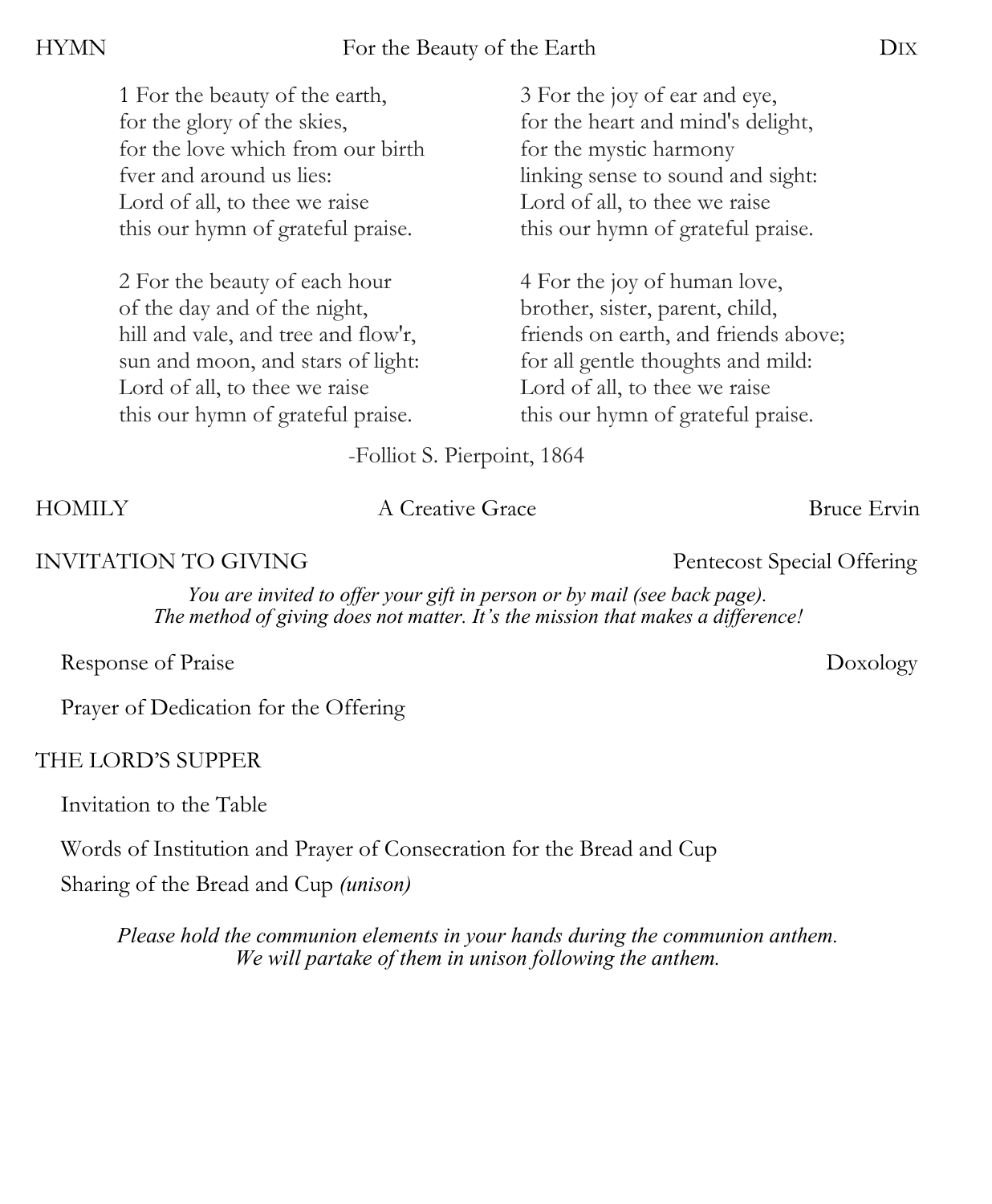Communion Anthem For Such a Time As This Ralph M. Johnson

1 For such a time as this. For times of drought and shallowness Of wild and dusty wilderness, Plant us deep in wonder, God. Humble in your holy world.

2 In wonder planted deep, In marvel at creation's play, At starlit night and sunlit day, Root us well in gratitude, Awestruck by beatitude.

3 By thankful wonder fed, Like oak tees reaching high and broad, And rooted fast in you, O God, Grow us in compassion full, Christ, firstfruit of us all.

4 Compassion green and bless Our lives to rampant fruitfulness, For crying out at wickedness: May we fruits of justice bear Harvest of your love and care.

5 May all our lives bear fruit, Not from our will, nought to us due, But all our fruitfulness from you: Hearts of justice, hearts of peace, Just for such a time as this. -Susan Palo Cherwien (b. 1953)

Text © 2003 Susan Palo Cherwien. Augsburg Fortress. All rights reserved Reprinted under OneLicense.net #A-724866

Partaking of the Bread and Cup

Prayer of Thanksgiving

#### INVITATION TO COMMUNITY

CLOSING HYMN 62 Creator God, Creating Still ST. ANNE

1 Creator God, creating still, by will and word and deed, create a new humanity to meet the present need.

2 Redeemer God, redeeming still, with overflowing grace, pour out your love on us, through us, make this a holy place.

3 Sustainer God, sustaining still with strength for every day, empower us now to do your will. Correct us when we stray.

4 Great Trinity, for this new day we need your presence still. create, redeem, sustain us now to do your work and will.

-Jane Parker Huber, 1980

Text: © 1980, Presbyterian Publishing/Westminster John Knox/Geneva Press, All rights reserved. Reprinted under OneLicense.net, #A-724866.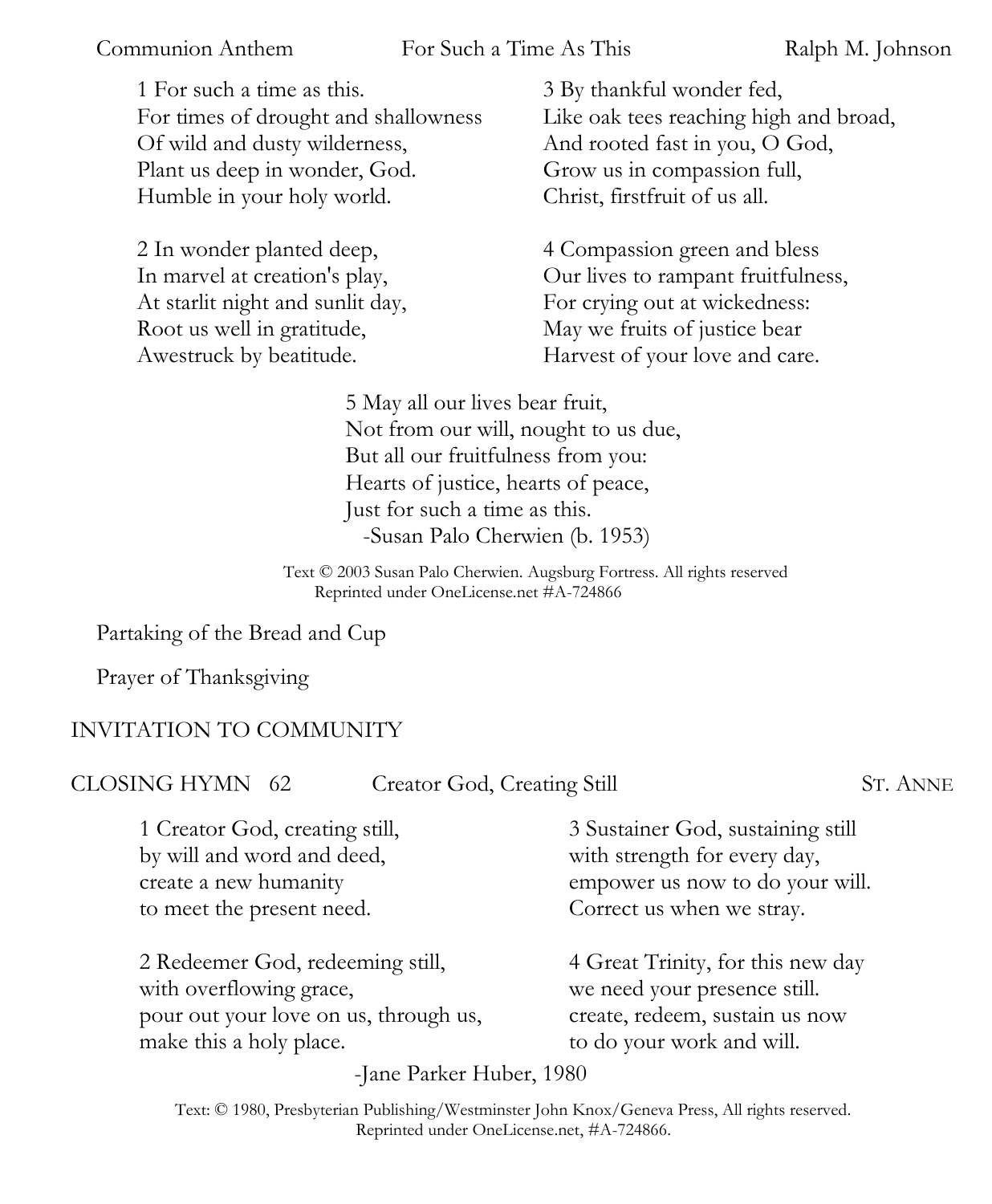#### CHARGE AND BENEDICTION

1955)

POSTLUDE God of Grace, and God of Glory Timothy Albrecht (b.

*This service was pre-recorded in various segments to allow the worship leaders to strictly follow guidelines regarding social distancing.* 

*Permission to podcast / stream the music in this service obtained from ONE LICENSE with license #A-724866. All rights reserved.*

### Please join us for our Summer Forum Series *The Church Gathered and Scattered: Claiming our Disciples Identity in This Day*

This very special series begins *at 11:00 am today via Zoom*! Pastor Bruce Ervin will kick off the series by offering an overview of the differences between a "Stone" church and a "Campbell" church along with implications of our church today.

Zoom link for the series is:

<https://us02web.zoom.us/j/83190090435?pwd=T09ZR1RvZXhoOExsblhtNXgvcVZhUT09>